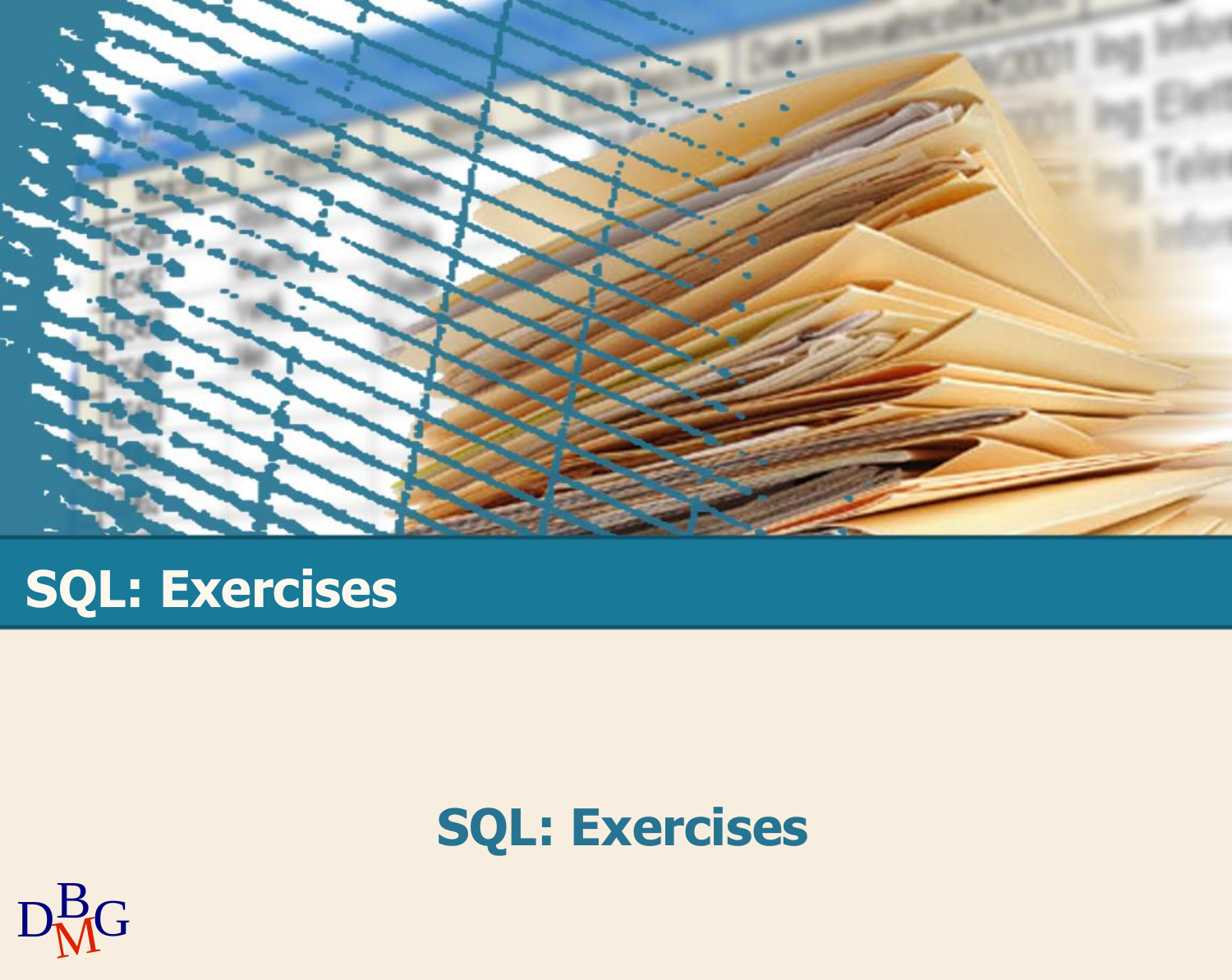

MAGAZINE (MId, MName, Publisher) ARTICLE (AId, Title, Topic, MId)

 $\Sigma$  Find the titles of the articles on motorcycles

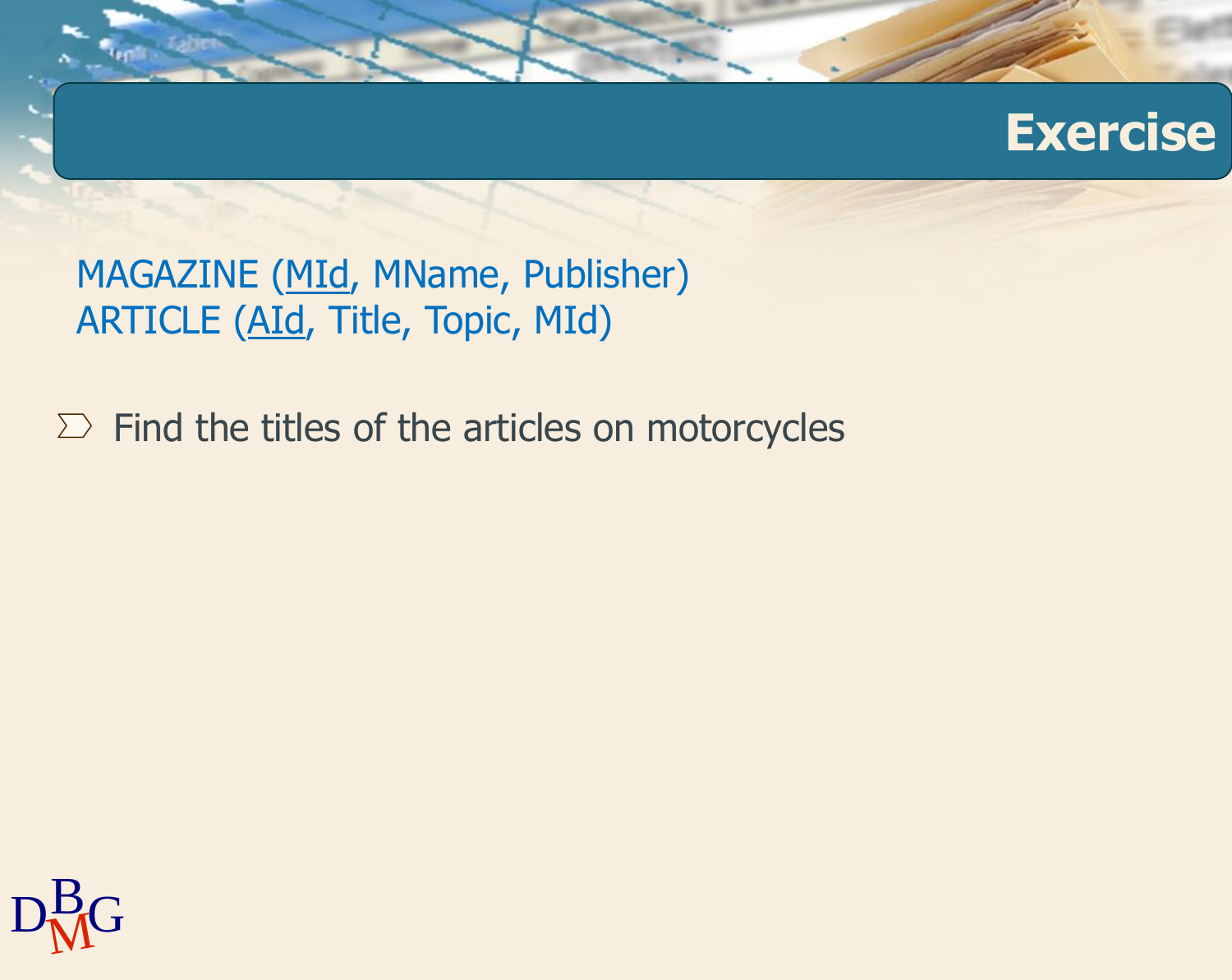MAGAZINE (MId, MName, Publisher) ARTICLE (AId, Title, Topic, MId)

 $\Sigma$  Find the publisher of the magazine with name "DB\_Journal"

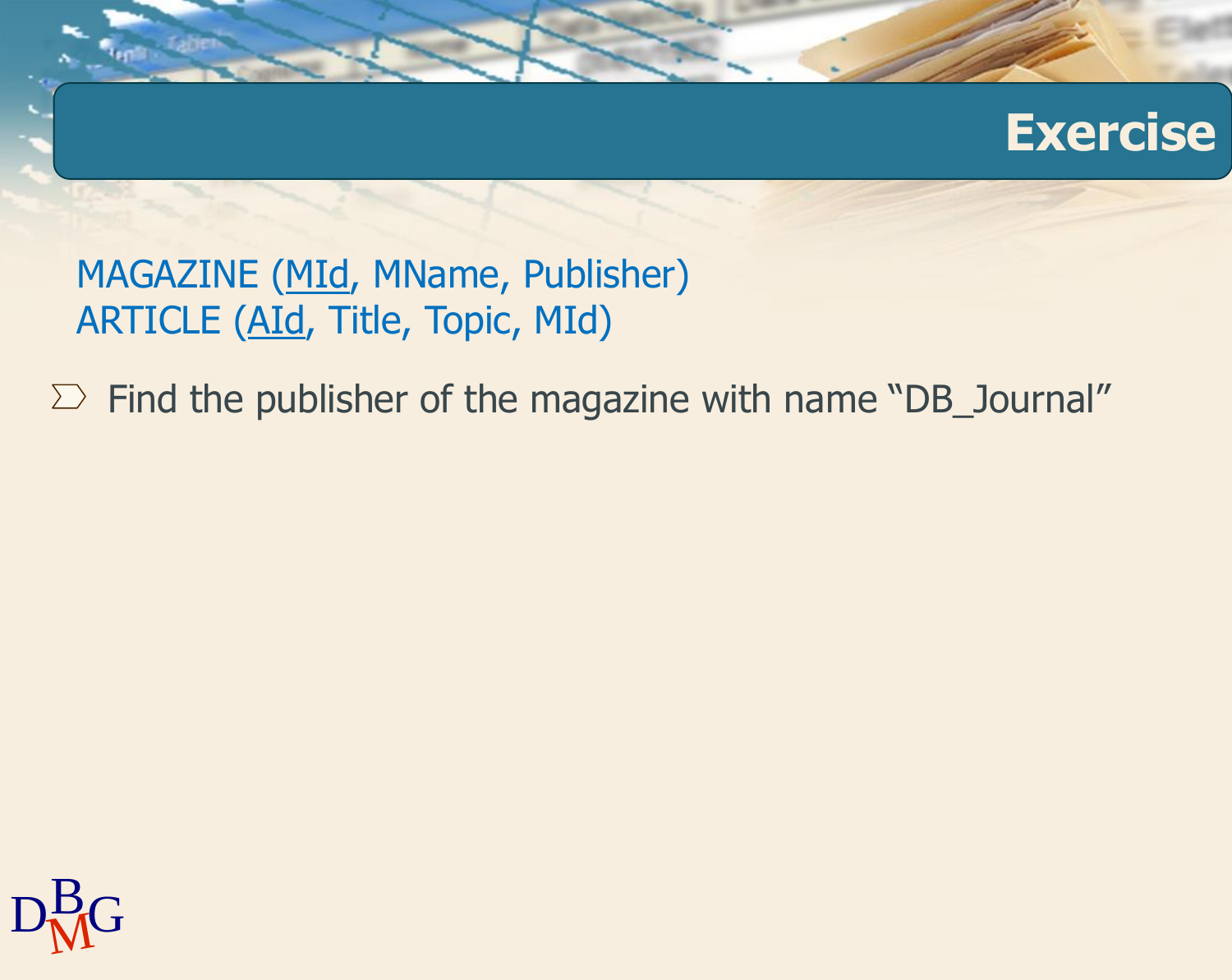

MAGAZINE (MId, MName, Publisher) ARTICLE (AId, Title, Topic, MId)

 $\Sigma$  Find the names of the magazines that have published at least one article about motorcycles

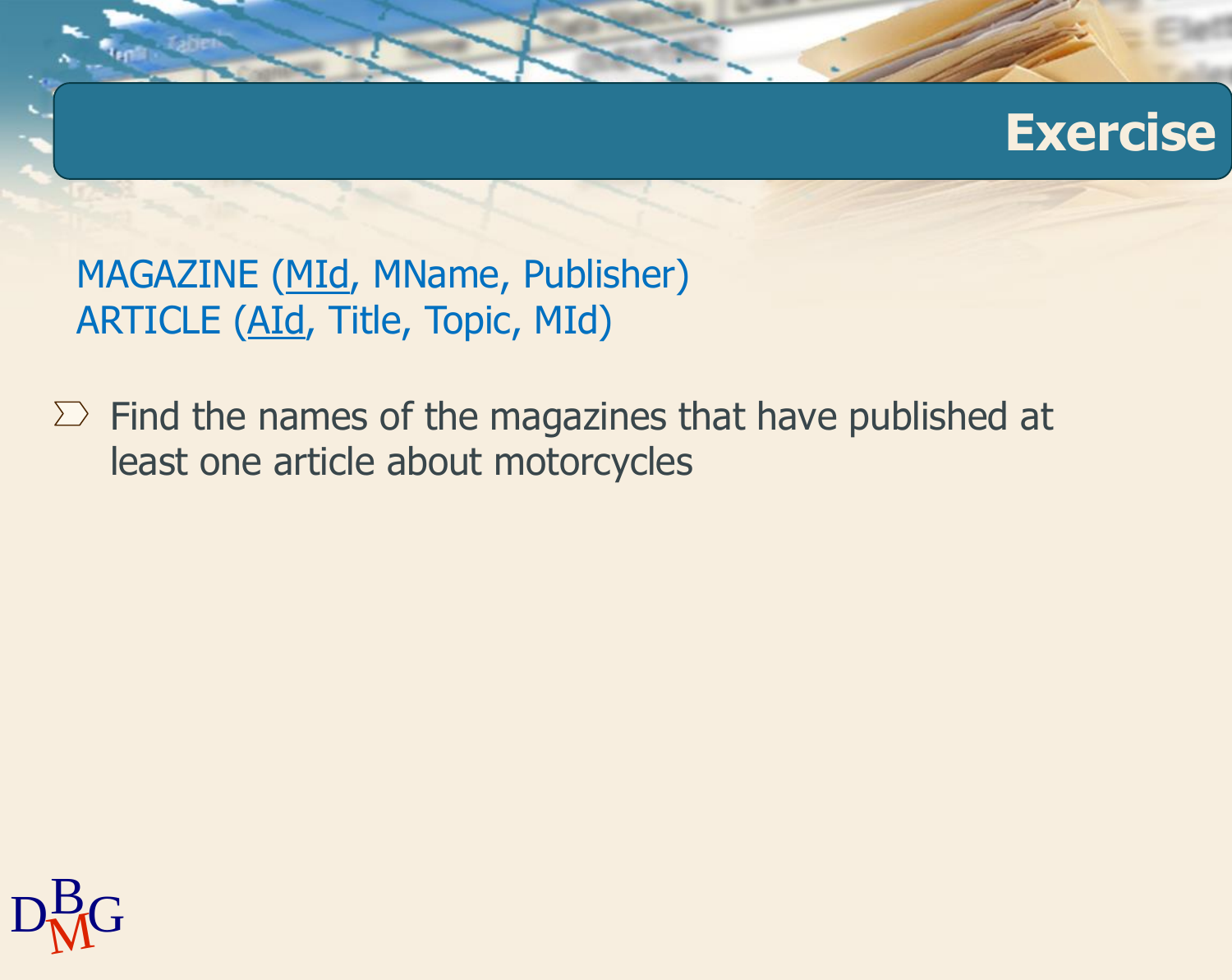MAGAZINE (MId, MName, Publisher) ARTICLE (AId, Title, Topic, MId)

 $\Sigma$  Find the names of the magazines that have published articles about motorcycles or cars

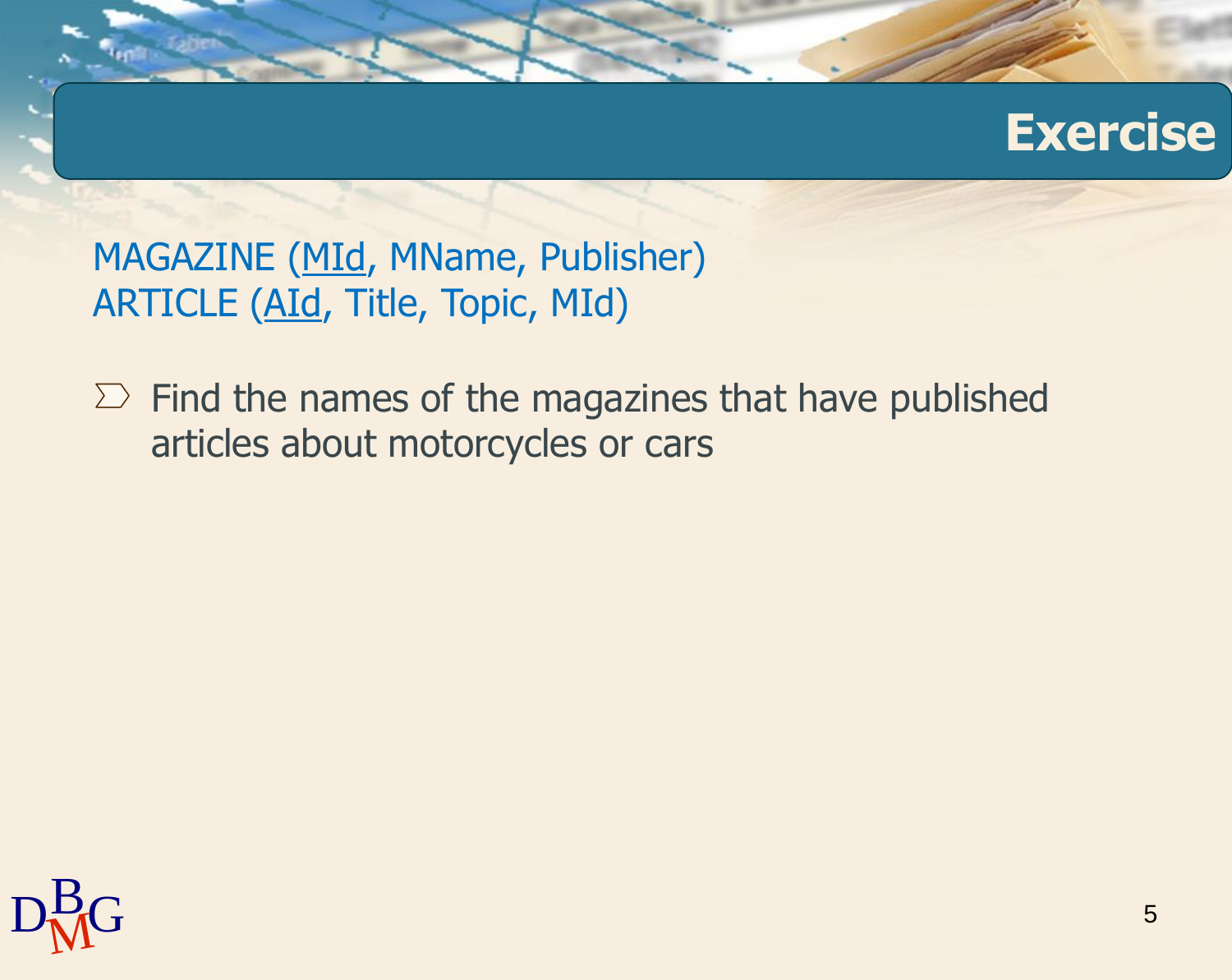STUDENT (SID, SName, City) COURSE (CCode, CName, TID) TEACHER (TID, TName, Depart) EXAM (CCode, SID, Date, Grade)

 $\Sigma$  For each course show the course name and the name of the teacher in charge of the course

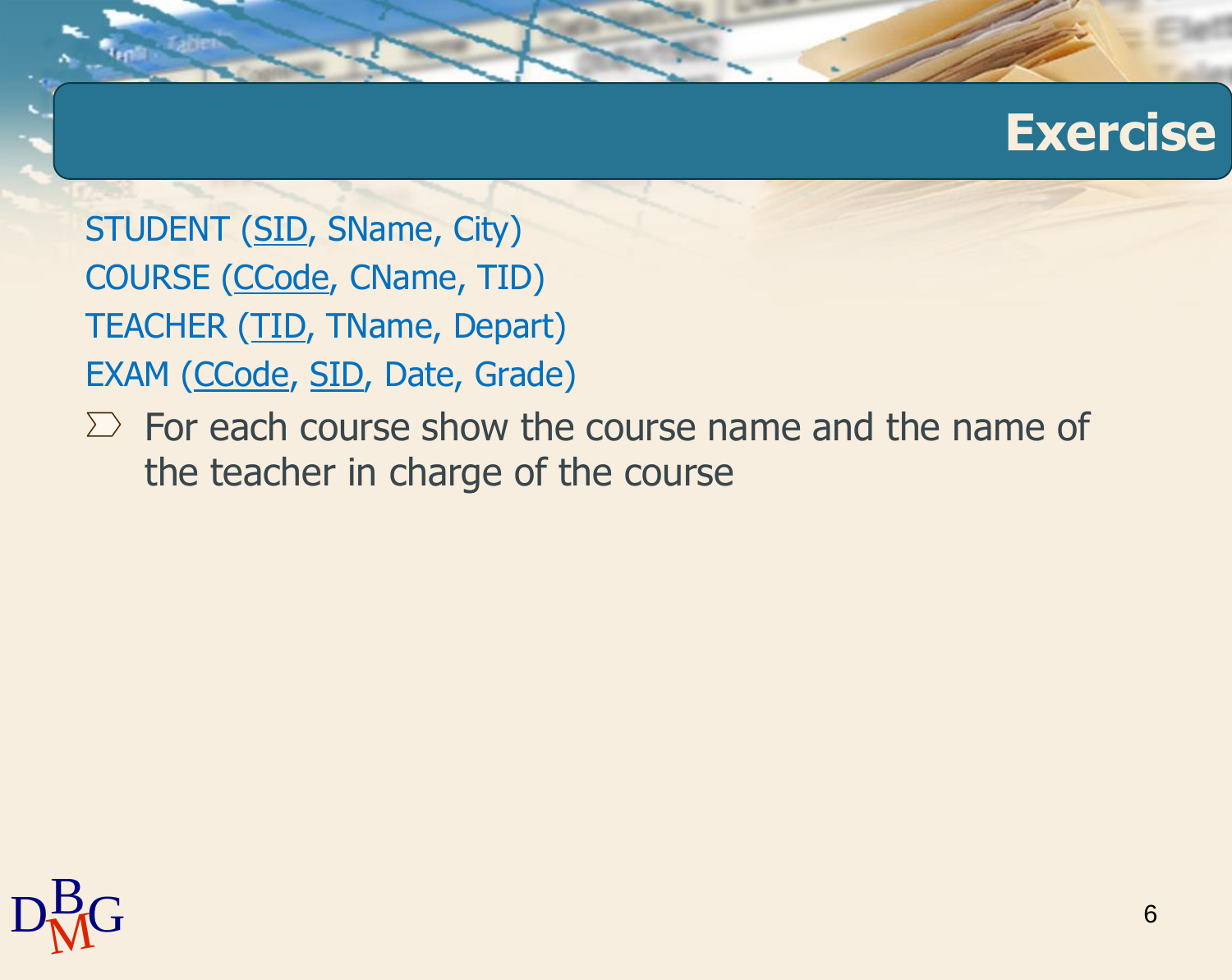STUDENT (SID, SName, City) COURSE (CCode, CName, TID) TEACHER (TID, TName, Depart) EXAM (CCode, SID, Date, Grade)

 $\sum$  For each teacher working in the computer science department, show the name of the teacher and the name of the courses he/she is responsible for

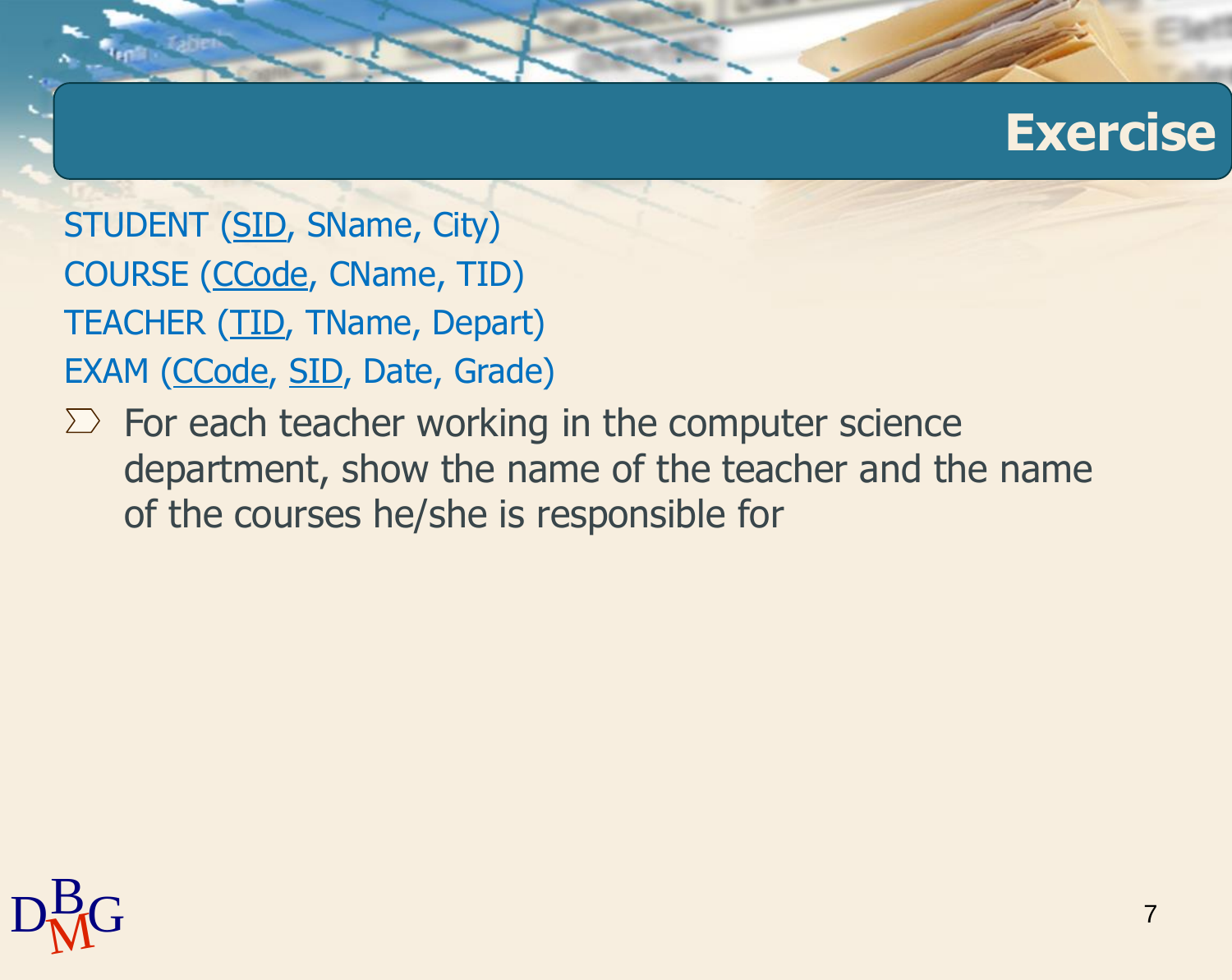SAILOR (SId, SName, Expertise, DateofBirth) BOAT(Bid, BName, Color) BOOKING (SId, BId, Date)

 $\Sigma$  Find the codes and the names of the sailors who have booked a red boat or a green boat

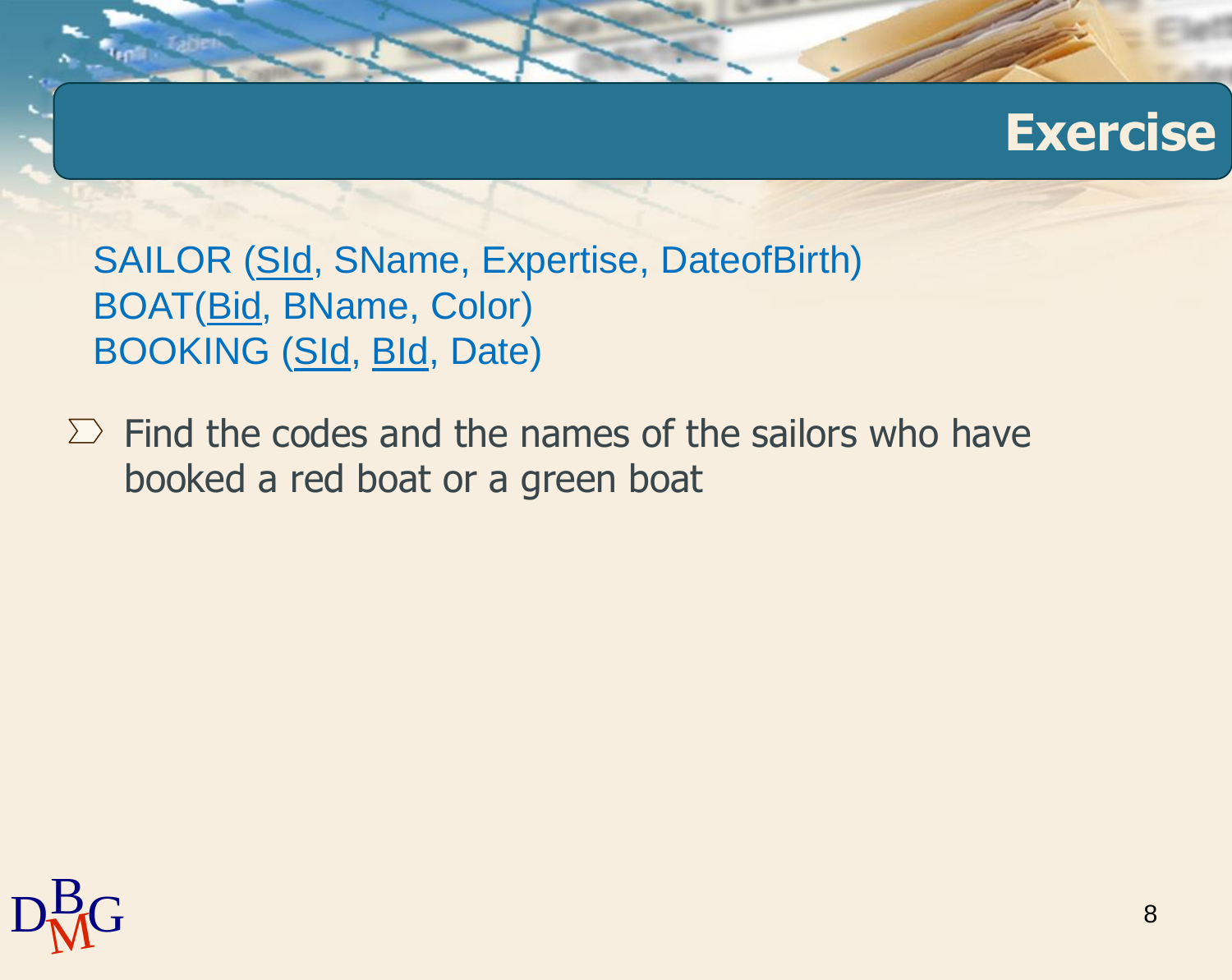SAILOR (SId, SName, Expertise, DateofBirth) BOAT(Bid, BName, Color) BOOKING (SId, BId, Date)

 $\sum$  Find the codes and the names of the sailors born after 1970 and expertise Skipper who have booked a red boat or a green boat

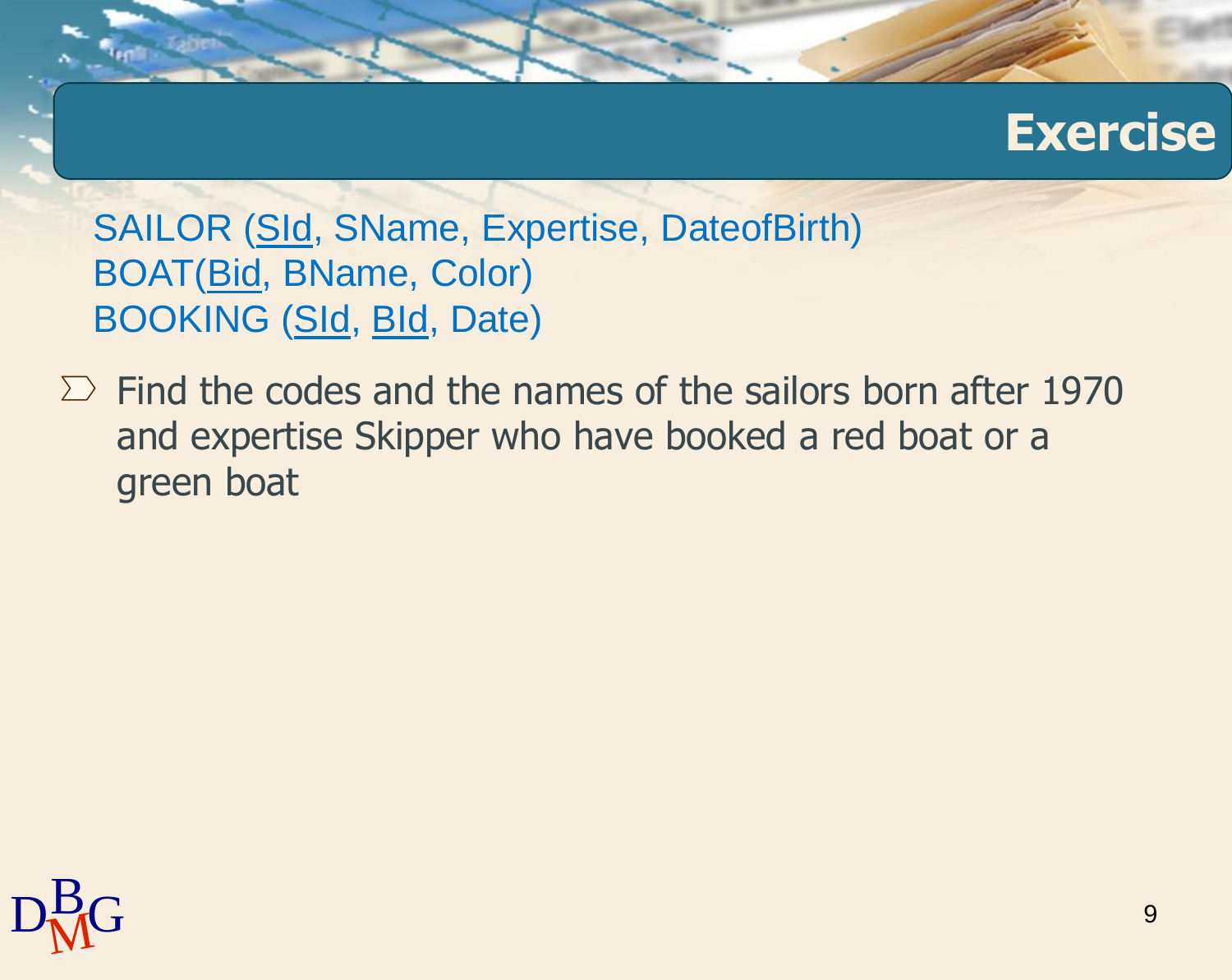### **Exercise n. 8**

PILOT(PId, PName, Salary) AIRCRAFT (AId, AName, MaximumRange) CERTIFICATE (AId, PId)

 $\Sigma$  Find the codes and the names of the pilots who are qualified to fly on an aircraft that can cover distances greater than 5,000 km (MaximumRange>=5,000)

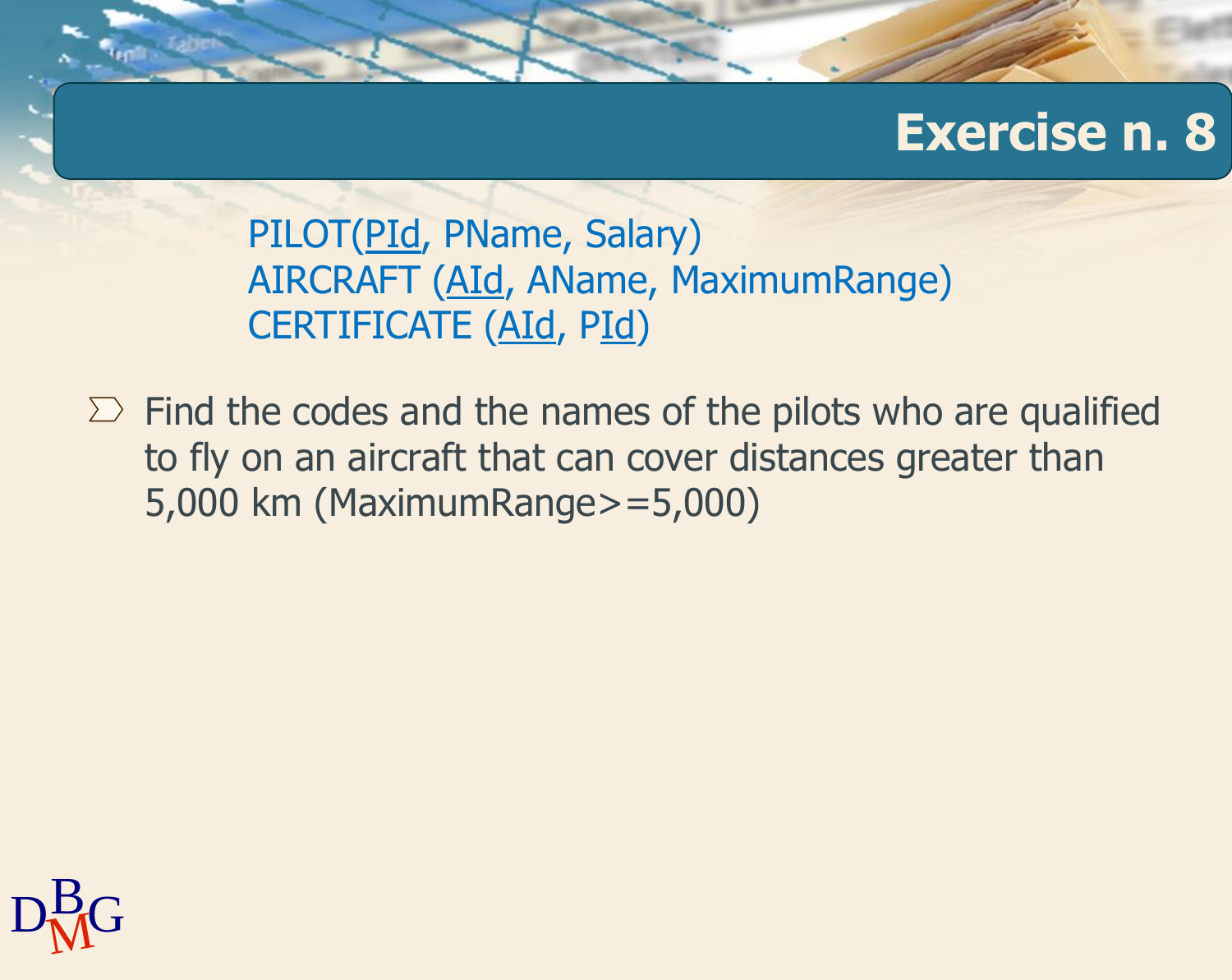## **Esercizio #12**

COURSE (CourseCode, CourseName, Year, Semester) COURSE-SCHEDULE (CourseCode, DayOfWeek, StartTime, EndTime, Room)

 $\Sigma$  Find the rooms where the first-year courses were held on Monday from 10:00 to 14:00

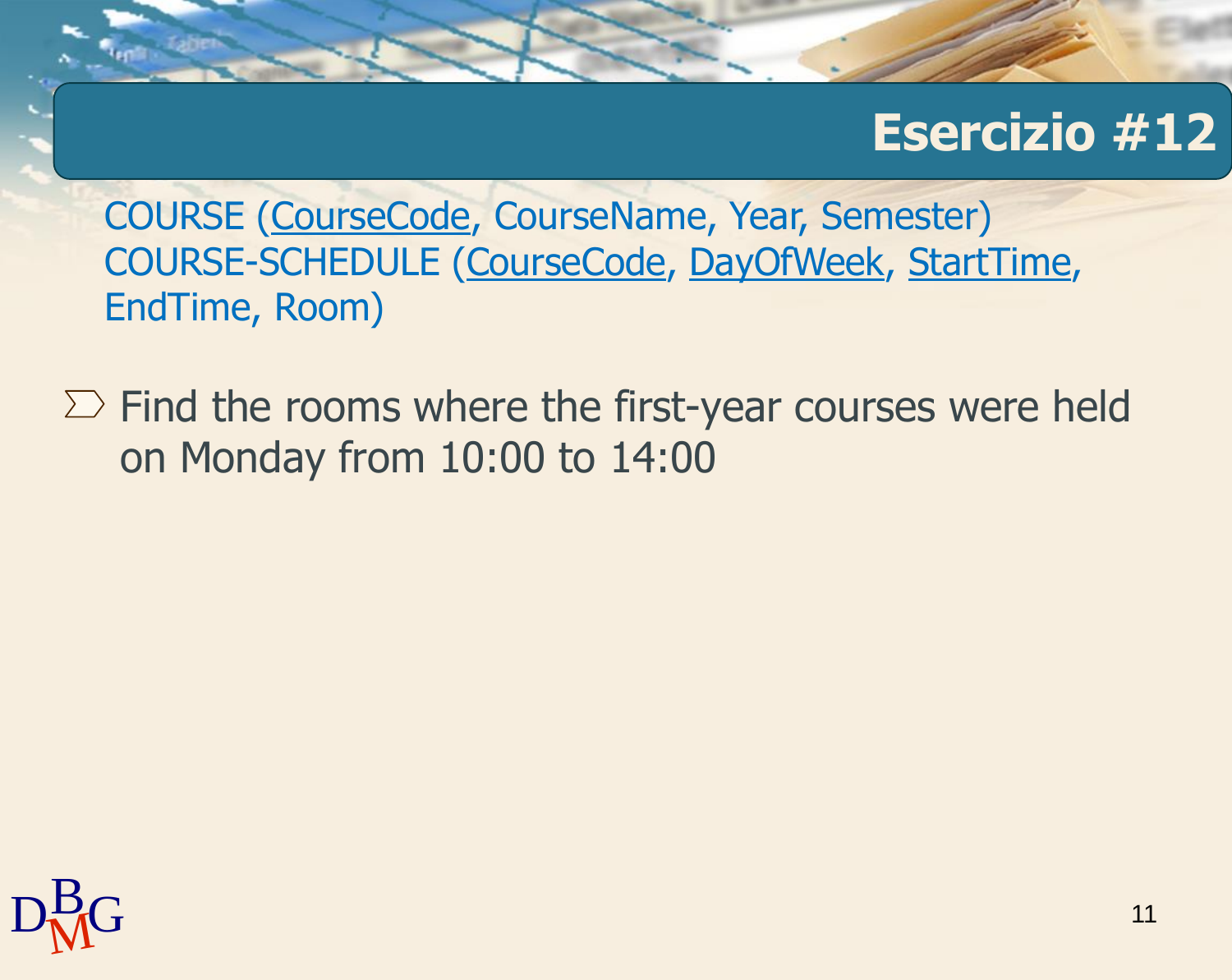

FLAT (FCode, Address, City, Surface) LEASING-CONTRACT (LCCode, StartDate, EndDate, PersonName, MonthlyPrice, Fcode)

 $\Sigma$  Find the codes and the addresses of flats in Turin whose monthly leasing price is greater than 500 Euro

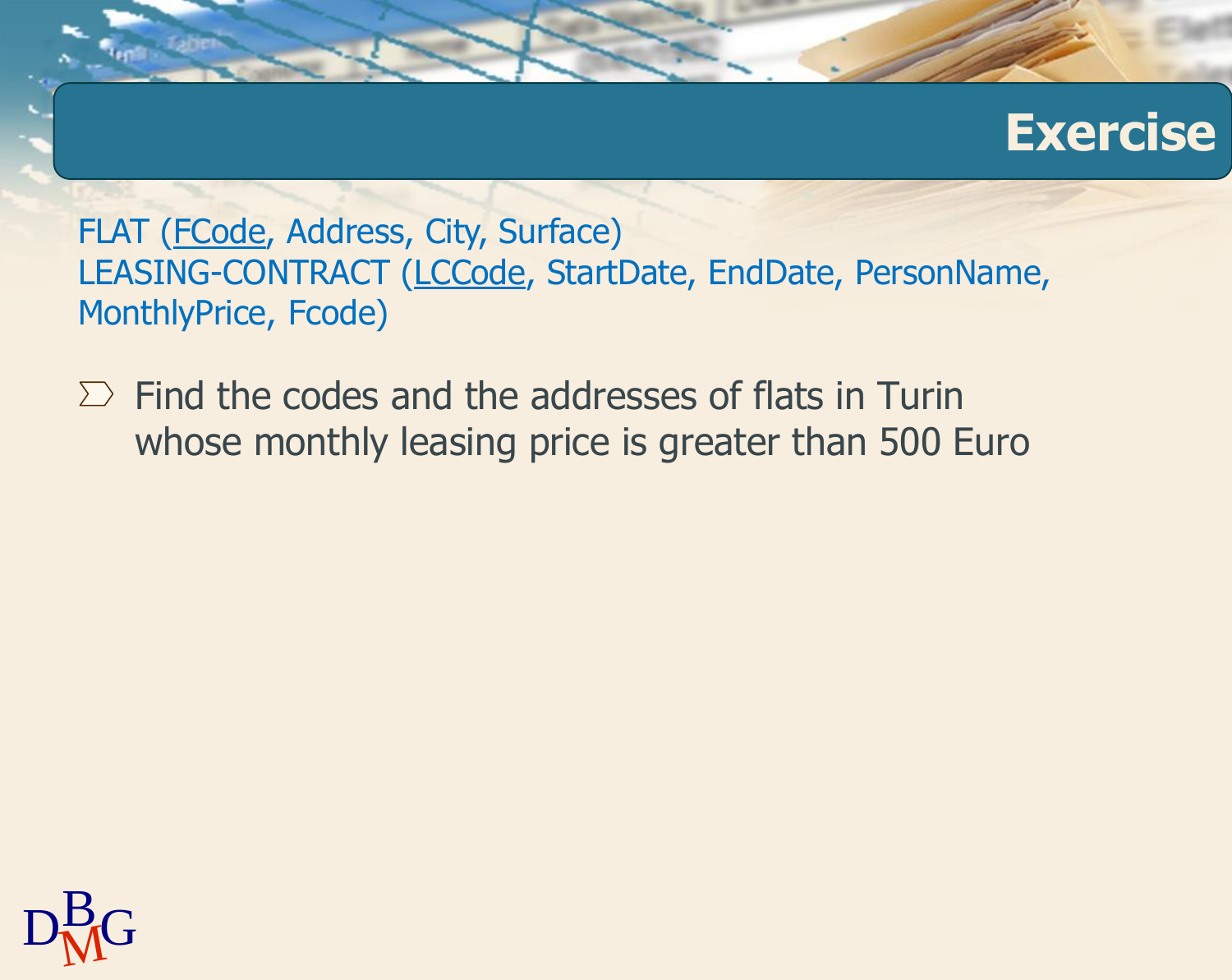## **Exercise n. 9**

ATHLETE (ACode, AName, ASurname, TeamName, Country) ATTENDANCE (CCode, ACode, Position) COMPETITION (CCode, CName, CType, Category)

 $\triangleright$  Show the code and the name of the athletes who attended at least one Super G competitions (CType = 'Super G').